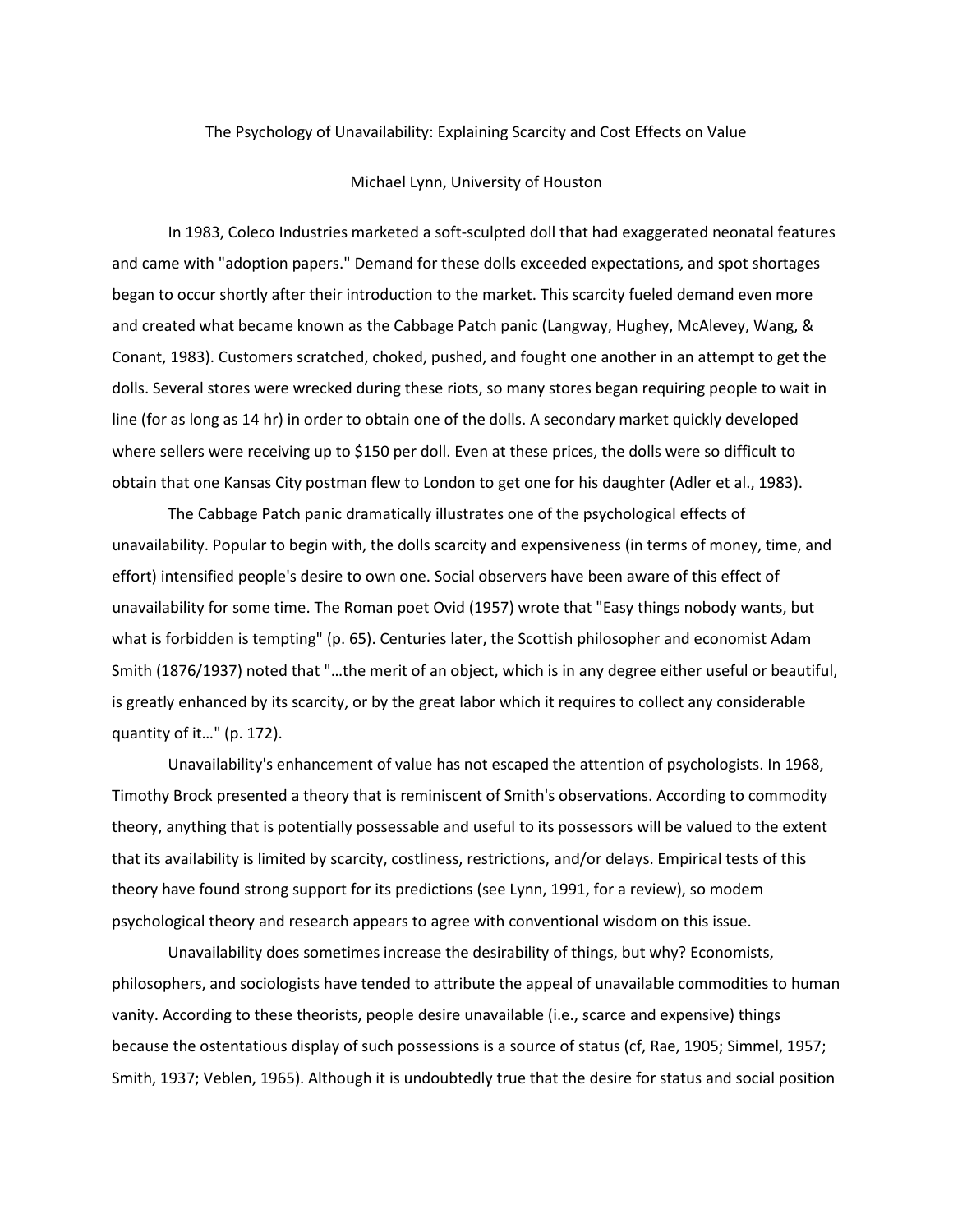underlies the demand for many scarce and expensive things, this is at best a partial explanation for unavailability's enhancement of desirability.

I compiled a more comprehensive list of explanations for unavailability's effect on desirability from the economic, psychological, and sociological literatures; it is presented in Table 1. These explanations may be conveniently grouped around four implications or critical aspects of unavailability. First, unavailability often implies that few people will have a resource. People may desire resources that others do not have because possessing such resources confers: (a) a sense of self-uniqueness (Snyder, 1992; Snyder & Fromkin, 1980), (b) a basis for downward comparisons with less fortunate nonpossessors (Wills, 1981), and (c) power over these who want the unavailable resource (Emerson, 1962).

## TABLE 1

A List of Explanations for Unavailability's Enhancement of Desirability Compiled From the Economic, Psychological, and Sociological Literatures

- 1. The possession of unavailable resources provides a valued sense of self-uniqueness (cf. Synder & Fromkin, 1980).
- 2. The possession of unavailable resources provides an opportunity for self-enhancing downward comparisons with less fortunate nonpossessors (cf. Wills, 1981).
- 3. The possession of unavailable resources is a source of power in exchange relationships with others who want the resource (cf. Emerson, 1962).
- 4. The possession and display of unavailable resources is a source of status (cf. Veblen, 1965).
- 5. People are motivated to find positive attributes that justify an unavailable product's cost in order to maintain a sense of fairness or personal equity (cf. Seta & Seta, 1982).
- 6. The unavailability of a goal object arouses people physiologically and this energization increases the desirability of the goal object (cf. Brehm et al., 1983).
- 7. Unavailability sometimes threatens people's freedom to obtain the unavailable resource. and these threats to existing freedoms arouse psychological reactance (cf. Brehm, 1966).
- 8. Unavailability is a heuristic cue that sometimes implies quality and other desirable attributes (cf. Ditto and Jemmott, 1989).

Second, unavailability often implies that obtaining a resource will be costly in terms of time, effort, and/or money. People may desire costly things because: (a) expensive things are status symbols (Veblen, 1965); (b) people believe that costly things should be worth more, and they assimilate their perceptions of value to this normative standard (Seta & Seta, 1982, 1992), and (c) barriers to the possession of a goal object are physiologically arousing, and this arousal or energization increases desire for the goal object (Brehm, Wright, Solomon, Silka, & Greenberg, 1983; Wright, 1992). Third,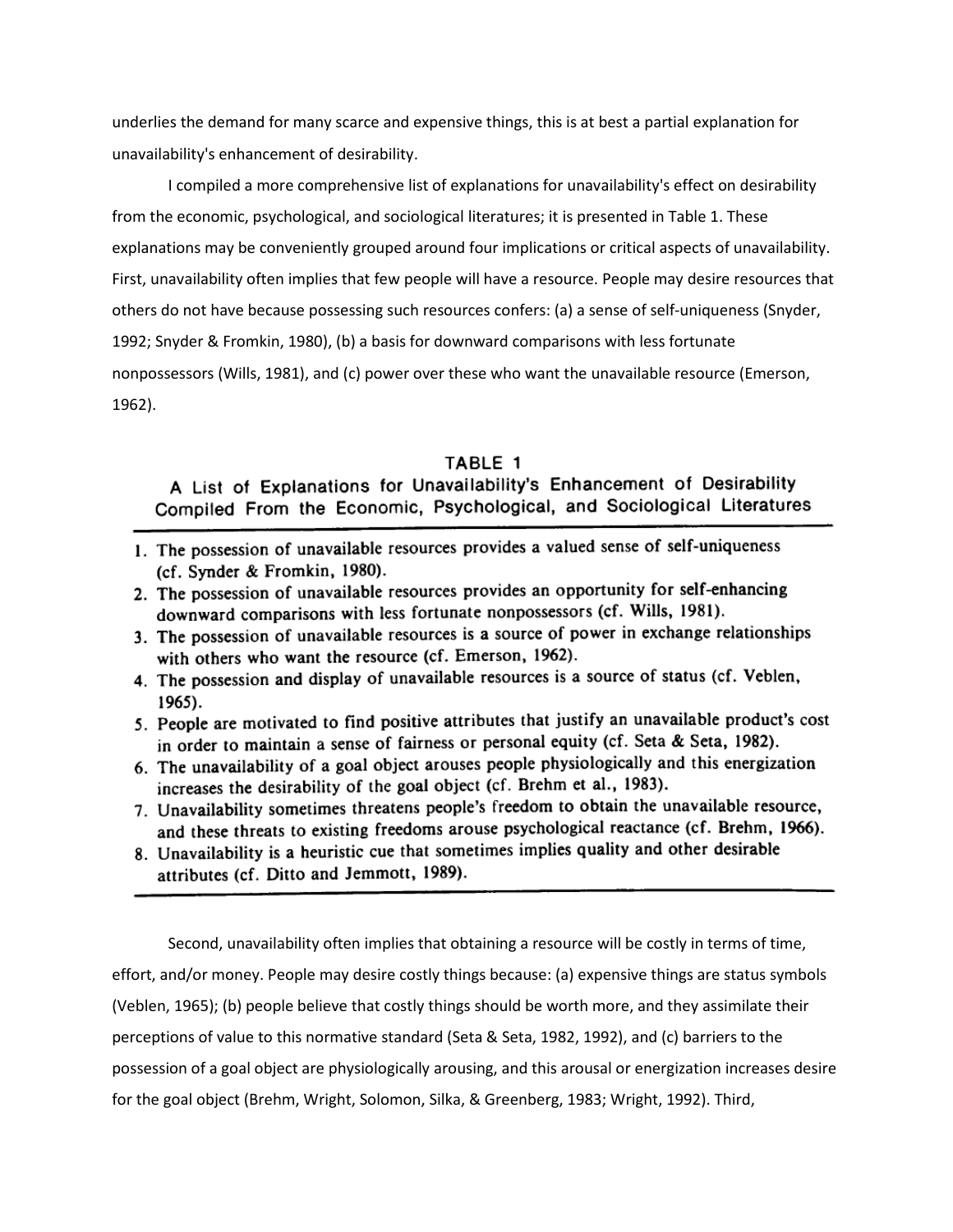unavailability often threatens people's prior freedom to possess the unavailable resource. This threat may increase the resource's desirability because people are motivated to reestablish threatened freedoms (Brehm, 1966; Worchel, 1992).

Finally, unavailability is often used as a heuristic cue (Cialdini, 1985). The potential heuristic implications of unavailability are numerous. For example, research has found that: (a) price is used as a cue to the quality of products (Rao & Monroe, 1989), (b) scarcity is used as a cue to the healthfulness of medical conditions (Ditto & Jemmott, 1989), and (c) age restrictions are used as a cue to the sexual content of books (Pincus & Waters, 1976). These heuristic judgments should increase a stimulus' desirability to those who value the inferred attributes.

Most of these explanations for unavailability's enhancement of desirability have been tested and supported by empirical research. However, for the most part, these explanations have been developed and tested in isolation from one another. Very little conceptual or empirical work has been directed at comparing, contrasting, and integrating the different explanatory processes. This special issue of *Basic and Applied Social Psychology* represents an attempt to encourage and facilitate such comparative and integrative efforts by: (a) providing reviews of several of the different theoretical literatures in need of comparison/integration and (b) presenting several articles that compare and integrate these literatures.

The comparison and integration of theoretical perspectives requires a thorough knowledge of the theories to be compared and/or integrated. Three of the authors in this special issue contribute to such knowledge by reviewing some of the more theoretically advanced and extensively tested explanations for unavailability's effect on desirability. Snyder (1992) provides an overview of uniqueness theory and research. Wright (1992) reviews work on the energization model of motivation. Seta and Seta (1992) outline their theory and research on personal equity-comparison processes. These authors also discuss the similarities and differences among their respective theories and other explanations for unavailability's effects.

The other authors in this special issue make a variety of different contributions to the comparison and integration of the literature on unavailability. Lynn (1992) offers a new explanation for scarcity's enhancement of desirability that helps integrate the scarcity and the cost/effort literatures. Worchel (1992) reports a critical test between the predictions of commodity theory and reactance theory. Bozzolo and Brock (1992) integrate commodity theory with the elaboration likelihood model of persuasion (Petty & Cacioppo, 1986). Pratkanis and Farquhar (1992) place scarcity and cost effects on value within a broader domain of research on phantom alternatives. Finally, Folger (1992) and Brock and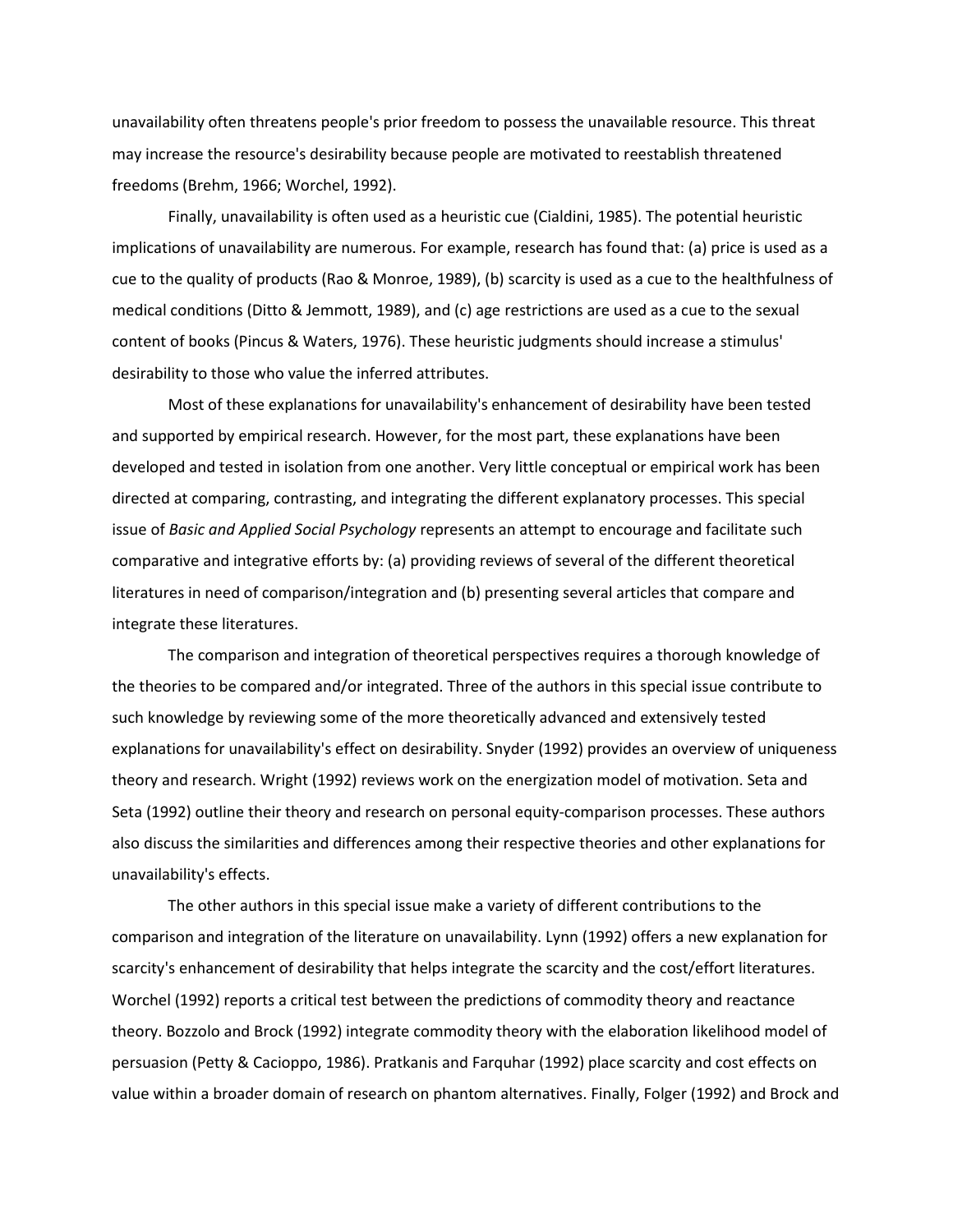Brannon (1992) provide insightful commentaries that help to integrate this literature. Together, these articles provide a useful resource and beginning point for future efforts directed at comparing and integrating the psychological literature on unavailability. Hopefully, by making the scarcity of comparative and integrative work on this topic salient, this issue will also increase the value of such work to researchers in the future.

## References

- Adler, J., Maier, F., Greenberg, N., Morris, H., Namuth, T., & Junkin, D. (1983, December 12). Oh, you beautiful dolls! *Newsweek,* pp. 78-81.
- Bozzolo, A.M., & Brock, T. C. (1992). Unavailability effects on message processing: A theoretical analysis and an empirical test [this issue}. *Basic and Applied Social Psychology, 13,* 93-101.

Brehm, J. W. (1966). *A theory of psychological reactance.* New York: Academic.

- Brehm, J. W., Wright, R. A., Solomon, S., Silka, T., & Greenberg, J. (1983). Perceived difficulty, energization and the magnitude of goal valence. *Journal of Experimental Social Psychology, 19,*  21-48.
- Brock, T. C. (1968). Implications of commodity theory for value change. In A. G. Greenwald, T. C. Brock, & T.M. Ostrom (Eds.), *Psychological foundations of attitudes* (pp. 243-275). New York: Academic.
- Brock, T.C, & Brannon, L.A. (1992). Liberalization of commodity theory [this issue}. *Basic and Applied Social Psychology, 13,* 135-144.

Cialdini, R. B. (1985). *Influence: Science and practice.* Glenview, IL: Scott Foresman.

Ditto, P. H., *&.* Jemmott, J. B. (1989). From rarity to evaluative extremity: Effects of prevalence information on evaluations of positive and negative characteristics. *Journal of Personality and Social Psychology, 57,* 16-26.

Emerson, R. M. (1962). Power-dependence relations. *American Sociological Review, 27,* 31-41.

- Folger, R. (1992). On wanting what we do not have [this issue]. *Basic and Applied Social Psychology, 13,*  123-133.
- Langway L., Hughey, A., McAlevey, P., Wang, P., & Conant, J. (1983, December 12). Harvesting the cabbage. *Newsweek,* pp. 81-85.
- Lynn, M. (1991). Scarcity effects on desirability: A quantitative review of the commodity theory literature. *Psychology & Marketing, 8,* 43-57.
- Lynn, M. (1992). Scarcity's enhancement of desirability: The role of naive economic theories [this issue]. *Basic and Applied Social Psychology, 13,* 67-78.